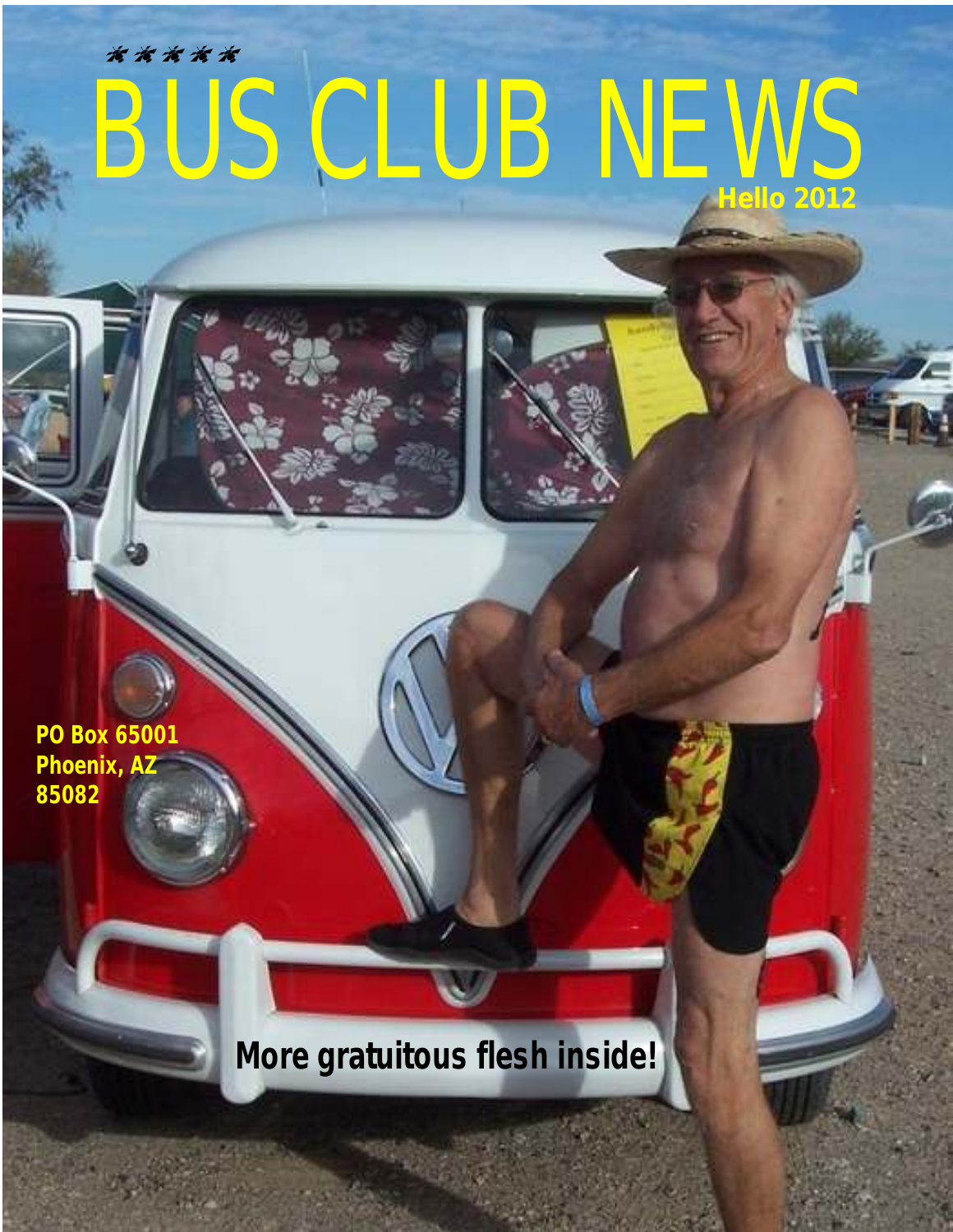## **Behind the** the<br>Wheel Wheel



Flection Results!

An entire year's worth of Coming Events!

Havasu Pics!

And Much, Much More!

n attack dog, a hungry mob in search of pizza thing<br>and a bright, pink bus may be all some folks treas<br>treasure it even those, like those, like treasure it even the some<br>search the some point of the point of the point of t Lremember of last Wednesday's General assembled care pizza and  $\alpha$ Meeting at Rosita's but what this editor will surely take so row to his grave is the image of secretary-elect **Brigit Iles** Sergent-Arms Sergeant-at-Arms skills to use them he did use them he did use them he did use them he did use them he did use them he did use them he did use them he taking notes before the ballot counting even shushing the crowd and restoring  $\epsilon$  shushing  $\epsilon$  shushing order so that mildcommenced. Her enthusiasm, dedication and youthful, manored finish suggesting finite for a contract for a contract for a contract for a contract for a contract for a contract for a contract for a contract for a contract fo form-fitting sweater are traits shared by every member week of your newly-elected 2012 ABC Board. Where else he m will you find such talented people stepping up to make details details would solve the Yahoo Group. a difference in the lives of complete strangers with no in vo other apparent benefit then getting their mugs rather even sloppily Photoshopped every month in this rag? They chall do it because this club is special and perhaps they whom who appear to have nothing else meaningful to do with their supp time. Like you, sitting here reading a Behind the Wheel inclu when you could be out doing something important like confused some into the confused some into the confused some seeing the confused some into the confused some set of the confused some seeing  $\alpha$ finding homes for orphaned Atlantic Salmon. Speaking double. of **President Jess** the News would like to thank her for **Mich** her service to the club now that she is officially retired it res and wish her luck in her Alaskan Adventure! Who by spouses by spouse and wish her luck in her Alaskan Adventure! Who among us doesn't envy her new life saving an entire hard species using only a net and a special whistle she while developed to train house cats. Anyway, the election in a fluorescent green Bay which are the sources or  $\alpha$ went off rather smoothly despite **Peach's** threat to park devour rival **Charles Corridorri** on site; evidently Harbor mistook it for a matrice existence and the matrice of a matrice existence and the matrice existence and the matrice existence and the matrice existence and the ma Charles took this seriously as he delayed his arrival royal until the ballots had been cast and outcome already presence (and looked dataannounced. Sometimes discretion really is the better **Jere** part of valor…We'd like to add that Charles' tardiness apper could also be explained to several dozen last minute last name to the great reference to the great reference to the great reference to the great reference to the great reference to the great reference to the great referenc cruises down University in his spanking new Beetle. Ame **Chris Lee and Peaches** teamed up to defeat Charles the latin for the latin for  $\alpha$ for Membership but we know we haven't seen the last the n of Angela's Dad or his new supersonic coupe. Also this studies emerging victorious was **Nancy Axtell** whose end one to the room of the room data room and  $\alpha$ campaign slogan "Standing up for the little guy!" voting resonated enough to push her to victory over towering the p incumbent **Phil Gantchev**. Mr. G as he is known in new hacking circles has agreed to continue assisting the meet club in his capacity as webmaster. Other new faces corner from Rosita's. We will say the interview for the interview for the interview for the interview for the interview for the interview for the interview for the intervi include **Craig Stradling** whose affinity for a certain fabulous fabulous  $\frac{1}{2}$ color extends to his choice of rides proudly telling up.) anyone who will listen that "Pink Buses Rock!" Craig's New life mission is to change the world's perception of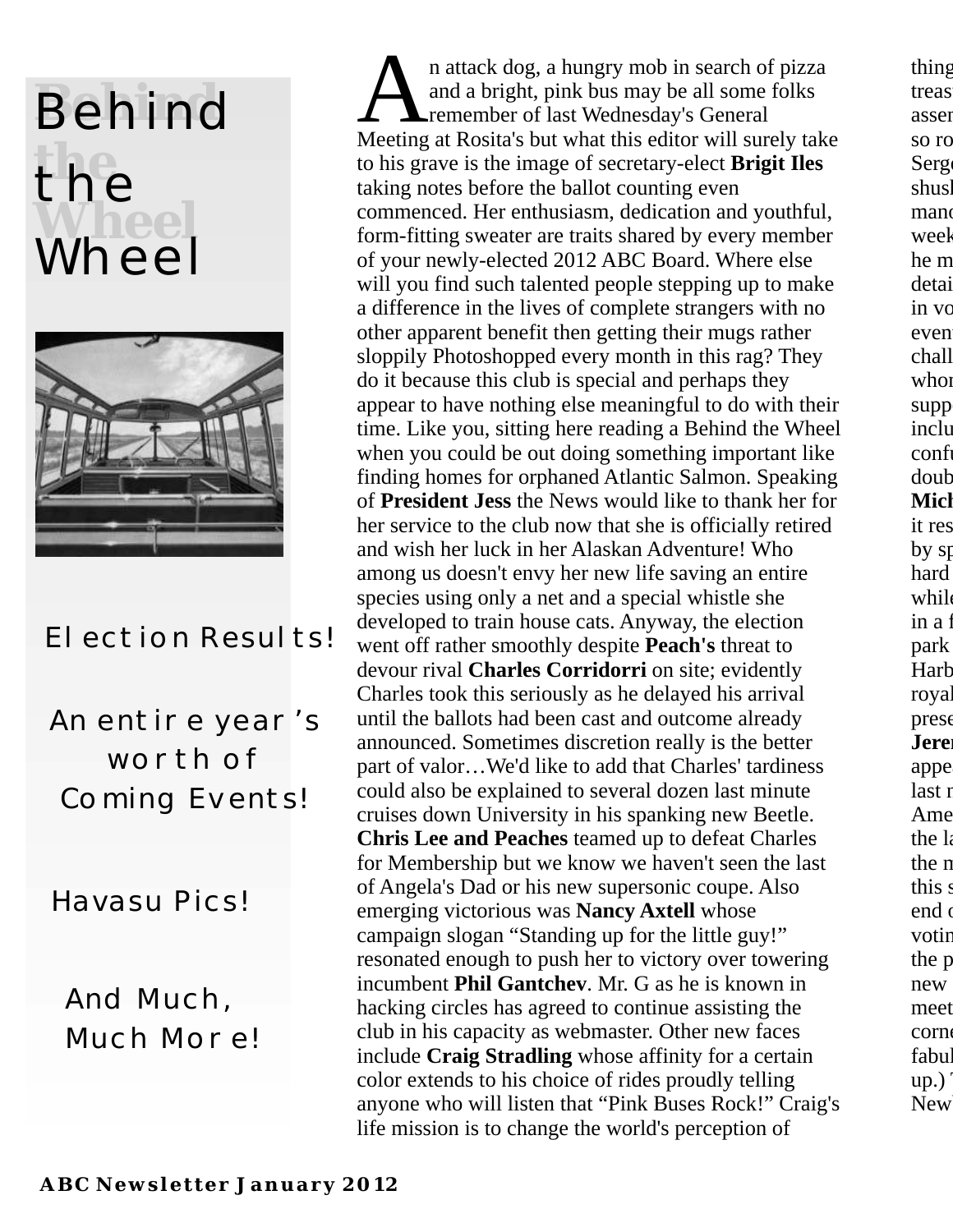r a pink and to gain acceptance for those, like him, who ure it every day. You go Craig! At one point the mbled crowd, drunk on free pizza and Mr. Pibb became wy that **Brian Fenwick** had to step in and put his new nbled crowd, drunk on free pizza and Mr. Pibb became wdy that Brian Fenwick had to step in and put his new the art-at-Arms skills to use. And use them he did hing the crowd and restoring order so that mildored **Chad Jacobsen** could finish suggesting dates for a kend camping excursion to Four Peaks. We're not sure if eant the mountain or the brewery but he assured us ls would soon materialize on the Yahoo Group…Write tes also were a factor in the race for Vice President as tual winner Mike Baleda fended off write-in enges from Robby Badini and Spiro Agnew (either of m would have made excellent officers.) Baleda's ort included elements of the ABC underground ding representatives from Yuma whose appearance used some in the crowd into thinking they were seeing file. Well-placed sources confirm that the Mark **President Jessify thank here** is the only way to tell the twins apart but that ides in an area of the body not normally visible except bouses and physicians. The crowd included the usual core members plus some faces we haven't seen in a e; **Kim and Dave** and their tribe lit up the Tempe night fluorescent green Bay which authorities ordered them to under the trees lest the jets landing at nearby Sky or mistook it for a wayward landing beacon. ABC Ity **Marge and Pat Kelley** graced us with their ence (and looked darn good, thank you very much!) miah lately of the Pacific Northwest also made an arance and announced that he has legally changed his name to **Polynone** in an apparent reference to the great rican tradition of multisyllable oxymorons (poly from atin for "many" combined with "none" equates well for han driving the raised single cab.) Hey we don't make stuff up ask him about it. **Rich Reeder** anchored the far of the room daring anyone to try and leave without g. Nobody did although several folks complained when resort allows to push here to push here to pay out. Anyway, that covers the entire board save **President Lampinen** who shared his thoughts after the ing over a couple of pints at Cornish Patry around the er from Rosita's. We will save the interview for the lous February edition (plus it buys a month to make it Thank you to the old board and congratulations to the bies! Enjoy your January News!

### Your 2012 Board

President Gary Lampinen Vice President Mike Baleda Treasurer Nancy Axtell Secretary Brigit Iles Membership Chris Lee Events Craig Stradling Sergeant at Arms Brian Fenwick

Jerome Jamboree 2011 Donations *so far* Jerome Fire Dept \$2,000 PV Food Bank \$2,000 Arizona Human Society \$2,000 Project Linus \$1,000

separated at birth...



...reunited at havasu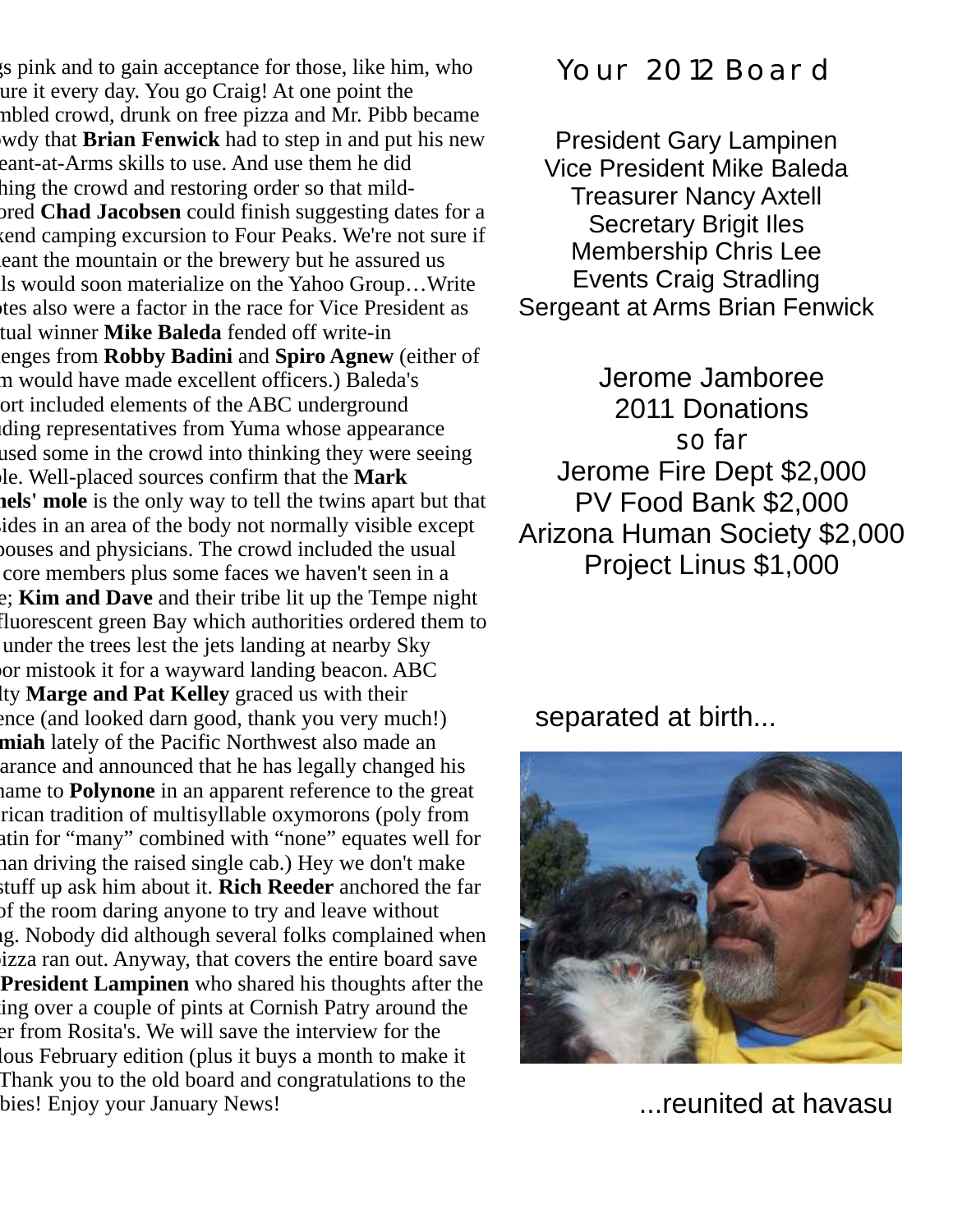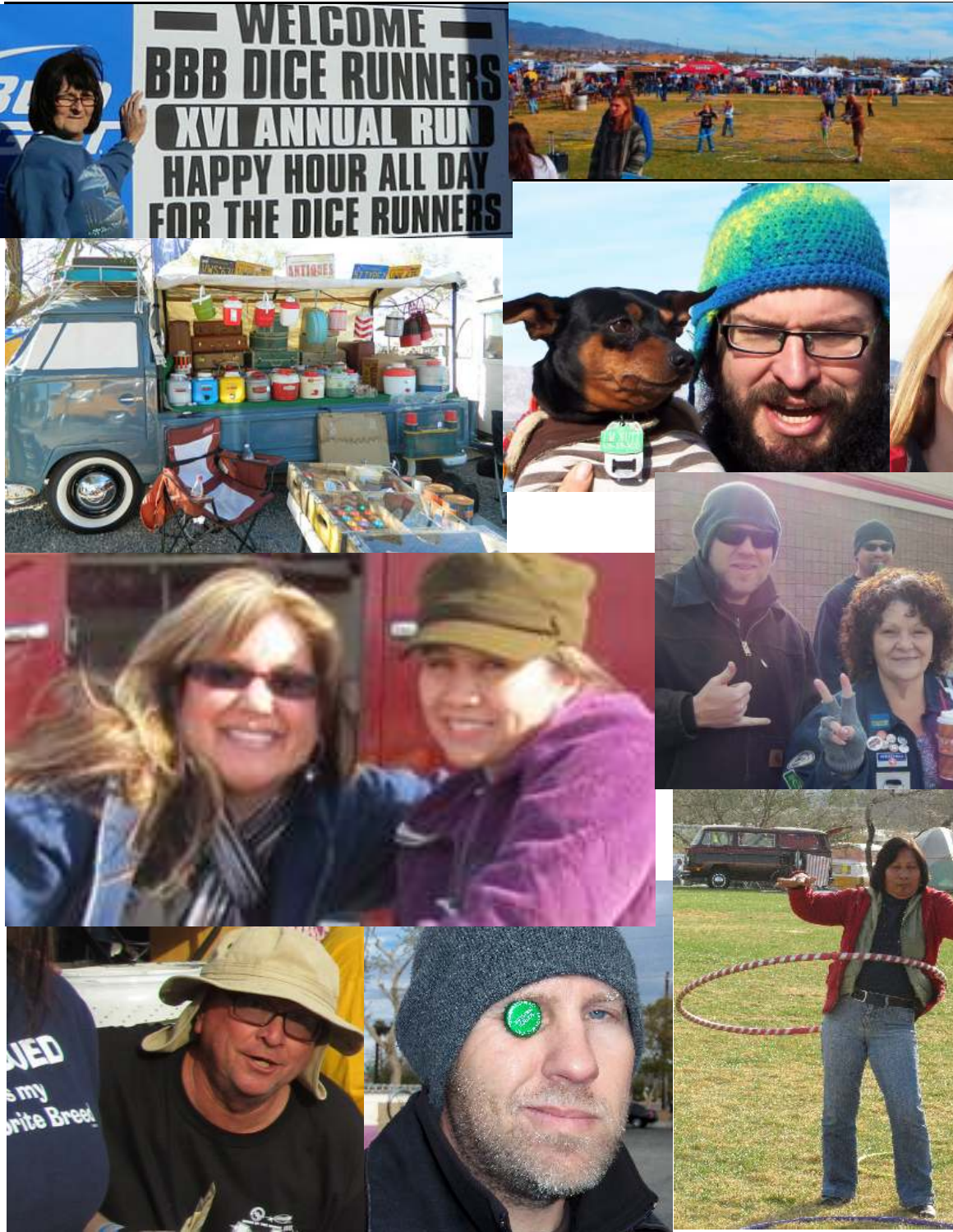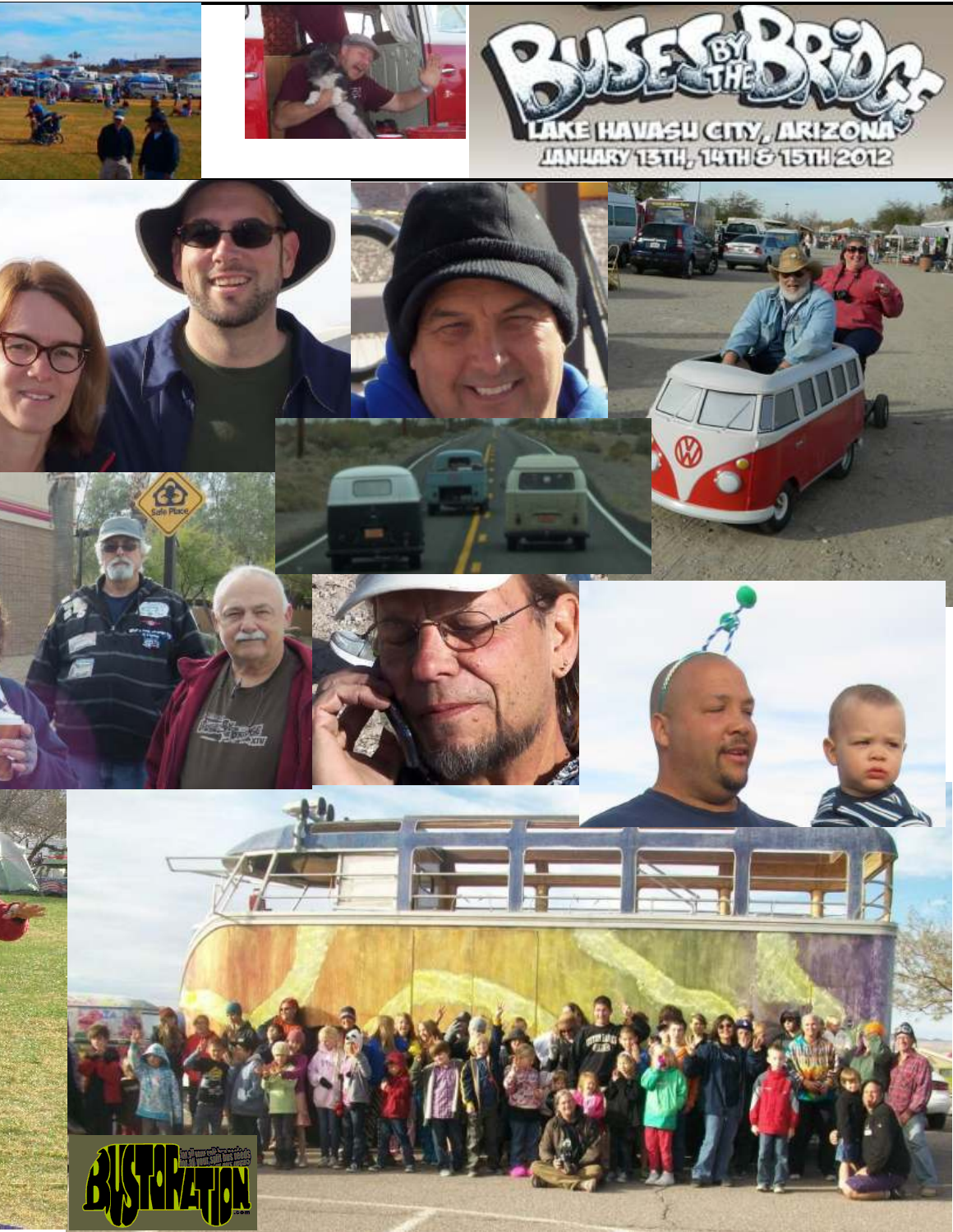*Hey Kids, what's all the excitement about?*?

![](_page_5_Picture_1.jpeg)

### Our freakin website is back up!

# www.arizonabusclub.com or www.arizonabusclub.org or azbusclub.org *Visit us on the web!*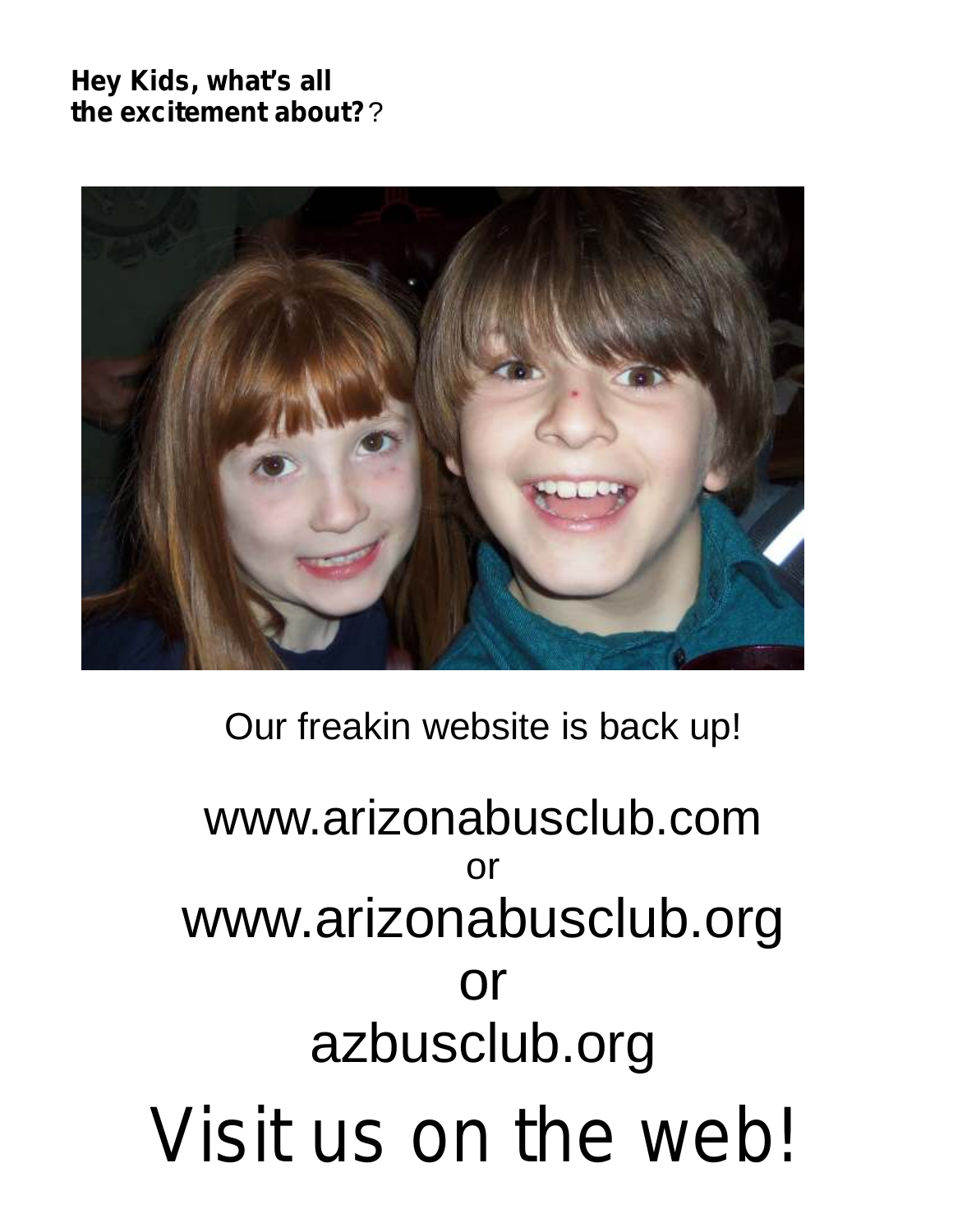# Coming Events

**Wednesday Feb 1st** ABC Board May 26th Kelley speed bugs in Meeting location TBD the pines - Prescott AZ

Wednesday Feb 15th ABC Early June (to be announced) Tempe **the Classic Weekend. Spring Shows in Arizona** Saturday February 18th July 27 - 29 KOA Kampout with<br>Volkstreffen at the Lund Peoria VW Janyel in Flagstaff. Volkstreffen at the Lund Peoria VW

Late February Four Peaks August 3-5 Rim Campout Weekend campout with Chad Jacobson: spend a couple of Sept 14-16 Jerome Jamboree days getting lost amid the XXII splendor of one of Arizona's most recognizable landmarks! December 7-9 Christmas Party **March 24th** Airkewld Grand opening Goodyear, AZ **March 25th** Bugorama

**March 30th - April 1st** VW Howard's 2nd Annual Route 66 Caravan and Campout Kingman Arizona check out thesamba thread or call John Howard 928-208-6566

April 20-22 ABC Spring Campout at Colossal Cave near Tucson May 18-20 Homey's Mt. Pinal Campout and Eat Fest.

April 28th Spring fling at Chirco in Tucson, AZ

General Meeting at Rosita's in VTO Blackstar campout, OCTO,

Lunde's Peoria Volkswagen cruise nights sceduled so far are

Feb 17th March 23rd April 20th